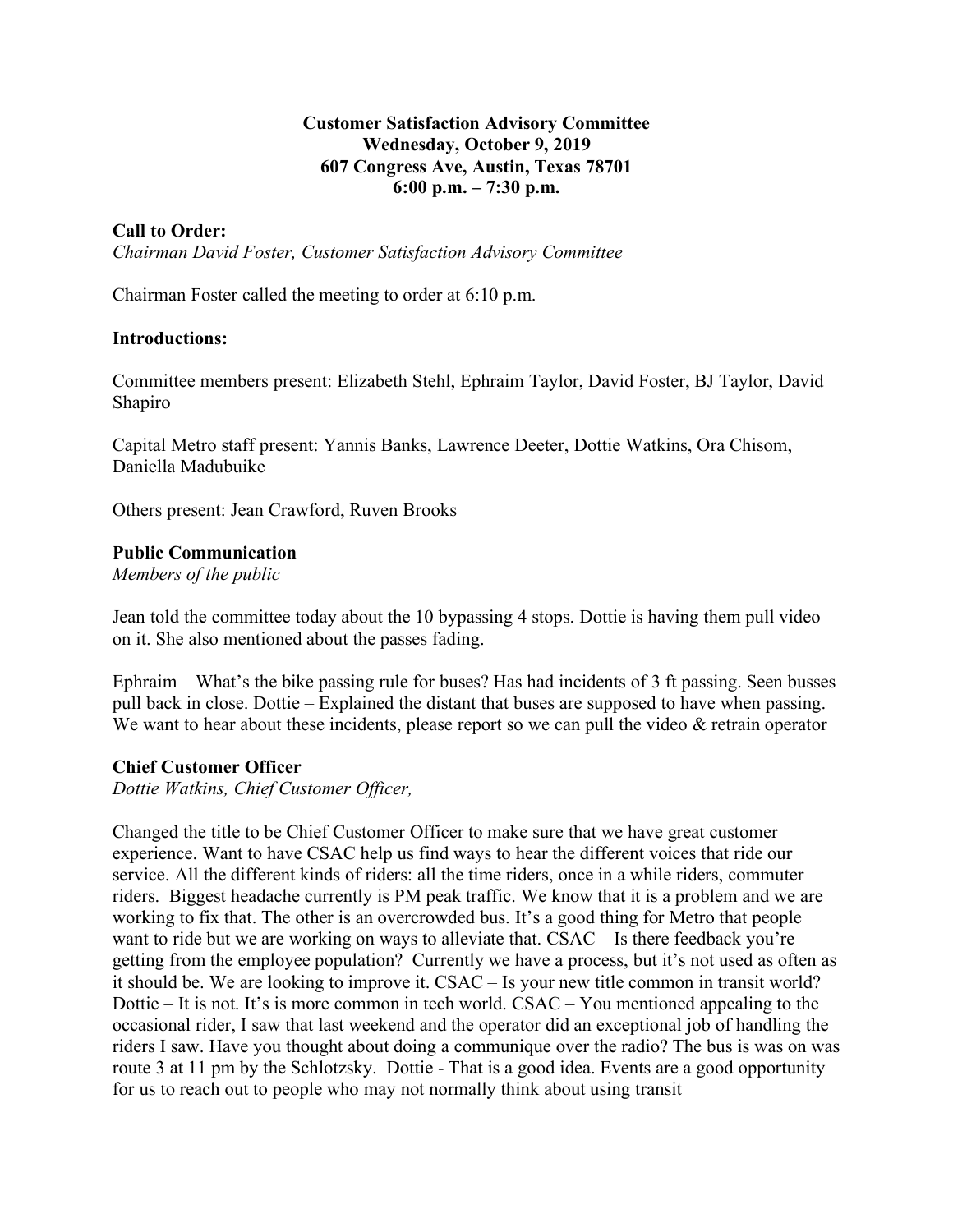# **January Service Change**

### *Lawrence Deeter, Principal Planner, Short Term*

Service changes for January is minor. Metrorail will resume Saturday service. We will also do service from Leander on Saturday starting January. Route 980 will permanently serve Howard Station. We are making adjustments to reduce overcrowding on 985. On high frequency routes additional trips to reduce overcrowding & Route 20 will permanently serve LBJ/LASA. CSAC – Are you adding extra buses? Lawrence – I'm not saying that yet. Buses are scarce right now we may have to look at other tools. It may be like one single trip/short trip. Example, a route may get crowded in downtown & not after so we wouldn't run the extra bus the full route trip just the congested part. You wouldn't notice a frequency change. Details are still being worked out. Route 337 will resume the original Remap route. It has been on detour due to construction on 183. Probably do 6 school trips on the 337. 3 in the morning & 3 in the afternoon. CSAC - #20 has no layover point except at area behind Winn Elem. Two buses normally arrive & one sits there while the other one leaves. When you add a 337 you cause a safety issue. Lawrence – We never intended to lay the 20 over but it was a part of the detour. What we can do is look to move the end of line timepoint. Ruven – How long does the #20 take to get from LASA to downtown? Lawrence – Roughly 30 mins. This week started our Hornsby Bend service in partnership with Travis County & Carts. CSAC – How does one change #5 to get to Townlake YMCA? Lawrence – Caesar Chavez is a parking lot after 3 pm. To introduce another bus into that will probably cost another peak route bus. We are tight on buses so we would have to look where to do that. CSAC – The 335 could be an option to take one, there isn't high ridership on that one. CSAC – Looking at land development code, Redd St along route 105 is being densified from Manchaca to Bannister. 105 should have as much frequency as what the 5 use to do. Should have an all-day service. Will mention to council member Kitchen. Similar to the neighborhood on route 333 on Brodie where it splits.

# **Pickup Update**

*Ora Chisom, Innovative Mobility Project Manager*

Ridership has been increasing. We will launch Leander service on Nov 19<sup>th</sup>. We are currently considering the hours of operation for Leander and are looking at syncing up with train schedule as much as possible. CSAC – Are you looking to expand to other parts of Austin? Ora – There is possibility for other parts of Austin. We have been getting request for other areas. We haven't committed to any other zones as of yet. It's a minimum 4-month timetable to roll out new zones.  $CSAC$  – How many vehicles do you have now? Ora – 12 with 3 being backup in case one breaks down. CSAC – Flexibility to move them around? Ora – Yes. CSAC – Is VIA the contractor? Ora – MTM North base handles Pickup.

# **Project Connect Update**

*Yannis Banks, Community Engagement Coordinator*

Let them know about the upcoming joint meeting with the City Council & Cap Metro Board. Also, about the Rapid open houses.